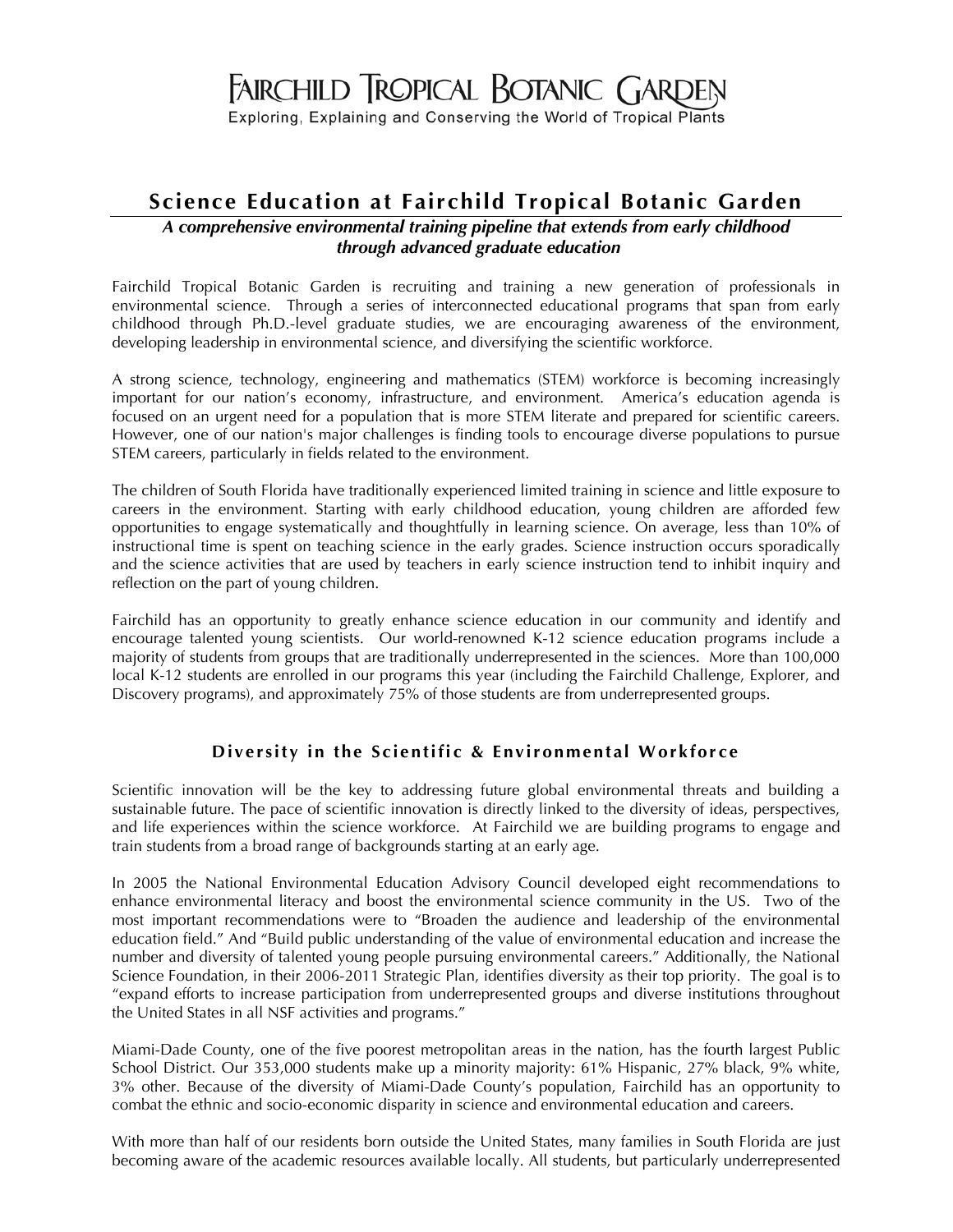minorities and women, need encouragement to pursue science activities from an early age, and continued support and mentoring through the pipeline (American Association of State Colleges and Universities, *Strengthening Science and Mathematics Pipeline for a better America*). At Fairchild we have the unique ability to connect South Florida's students with opportunities and resources in the environmental sciences.

South Florida is an ideal region to develop talent in the environmental sciences. Our community is passionate about the environment and deeply connected to the tropics. Within our local K-12 school system we have highly talented environmental educators who have been great partners with us in the Fairchild Challenge. Within our local universities, FIU, the University of Miami, and Miami Dade College, we have world-class programs in biology, environmental studies, and horticulture.

#### **Guiding principles:**

Recent research by the American Academy for the Advancement of Science, National Science Foundation, and the Center for Diversity and the Environment has focused on methods for building and diversifying our nation's scientific workforce through targeted education programs. Reports of those studies are available online\*. Based on those results, we developed five core education principles:

- 1. Basic scientific and environmental concepts must be introduced early and reinforced continuously throughout the education process.
- 2. Inquiry-based education helps students develop creativity and enthusiasm for discovery, key attributes of successful innovators.
	- a. K-12 students will recognize and appreciate the importance of science in society when they have the opportunity to work with mentors (e.g. advanced students and professional scientists) on research projects that are relevant on a local and global scale.
- 3. Mentorship is crucial for engaging and encouraging students from demographic groups that are traditionally underrepresented in the sciences.
- 4. Establishing a balance of competition and collaboration prepares students to work effectively within the scientific community.

#### **Core Concepts**

1. Tropical Biodiversity and Exploration

Overview: Many of the world's plants, especially in the tropics, remain undiscovered or poorly understood. In nature or in botanic gardens, biodiversity research can help us fill those gaps.

2. Plant Animal Ecology

Overview: As we work to conserve nature, we need to understand and protect the natural interactions among plants and animal species.

- 3. South Florida Environments Overview: Even within urban areas like Miami Dade County, we must value of natural ecosystems and prospects for conservation.
- 4. Biological Imagery Overview: taking a close, detailed look at plants and animals can help us understand the intricacies of the natural world.
- 5. Growing, Propagating and Conserving Plants Overview: Agriculture, gardening, and plant conservation all depend on our ability to make plants grow and reproduce.
- 6. Economic Botany Overview: Humans are totally dependent on plants for the most basic needs. The more we explore the botanical world, the more uses we discover for plants.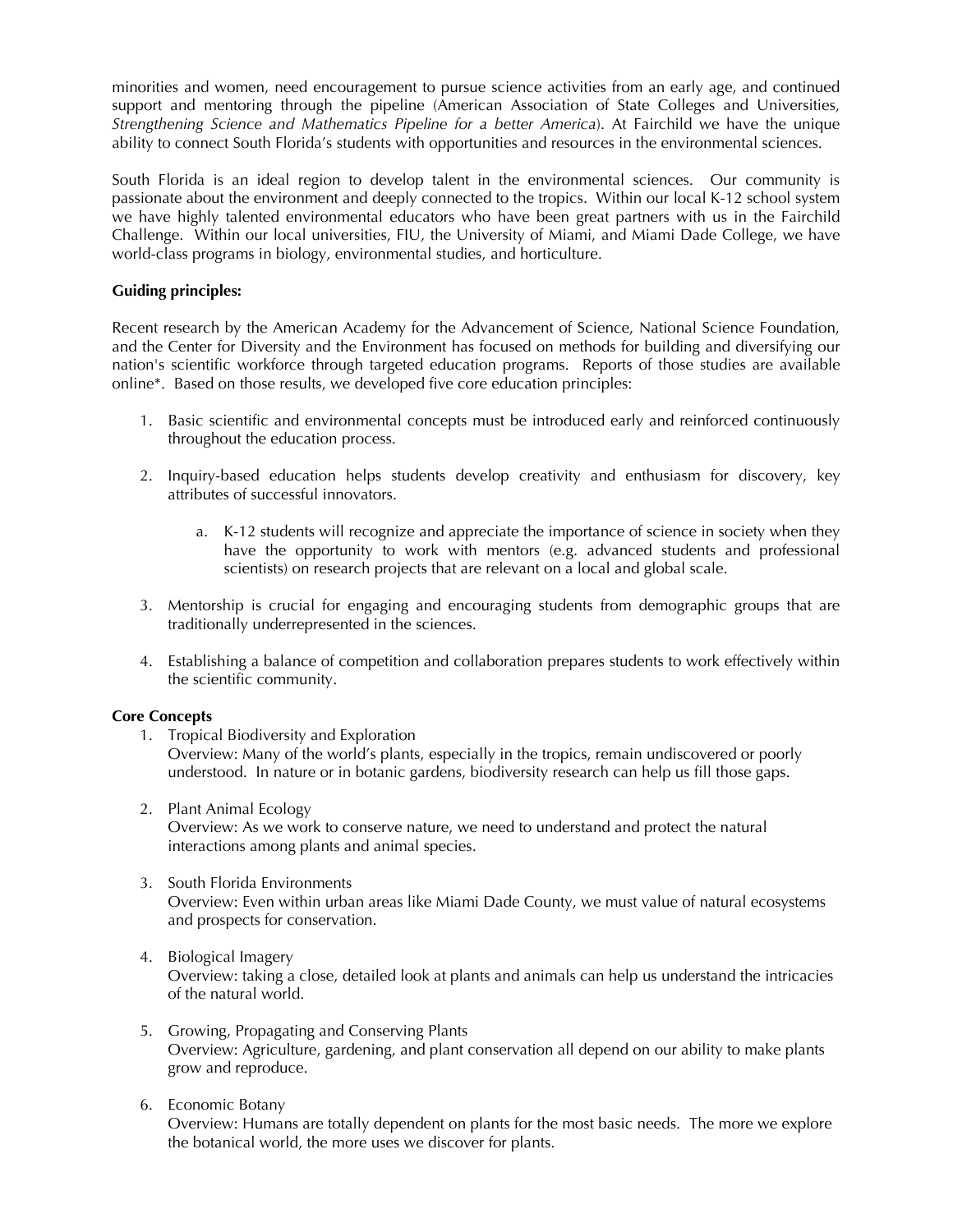#### **Fair child's Educational Role in South Florida**

Fairchild's education programs provide unique opportunities for students of all ages to learn about the natural world, appreciate the beauty and value of nature, and promote environmental literacy and stewardship. Using the environment as an integrating concept, Fairchild offers a diversity of programs for students in grades pre-K through 12 that aim to enhance science education through interdisciplinary, inquiry-based learning. These programs are the result of cooperative efforts, led by seasoned educators on staff and involving input from program volunteers, teachers, students, science and curriculum specialists from Miami-Dade County Public Schools (M-DCPS) and research and horticulture staff.

#### **The Fairchild Challenge & the Science Education Pipeline**

The Fairchild Challenge is a unique school-based environmental education program whereby students are engaged and actively involved in environmental education and stewardship, beginning in elementary school and continuing through college. Through repeated exposure to highly experiential and inquiry-based environmental education from an early age, the Fairchild Challenge is influencing and empowering a diverse generation of scientists, researchers, educated voters, policy makers, and environmentally-minded citizens. Promoting the Challenge program through schools maximizes youth involvement and weaves attention to nature into the daily lives of young people, regardless of age, race, religion, socio-economic status, or ability. The intended impact of the Challenge is to increase the percentage of students pursuing advanced degrees in the sciences and successfully bring them into STEM careers, specifically those related to the environment.

The program is a free, interdisciplinary competition that is aligned with state educational standards and is embedded in Miami-Dade County Public School's educational pacing guides. Through the program, students actively learn, explore and devise creative and effective responses to some of the most pressing environmental issues of our time. With competitions in various disciplines, the annual menu of options uses the environment as an integrating context for learning. Research shows that the observed benefits of using the environment as an integrating contexts are: (1) better performance on standardized tests; (2) measures of academic achievement in reading, writing, math, science, and social studies; (3) reduced discipline/classroom management problems; (4) increased engagement and enthusiasm for learning; and (5) greater pride in and ownership of accomplishments.

Challenge contest options allow students to engage in the following projects: research, debate and devise solutions to environmental issues; create environmentally themed artwork; work in and with their community to raise environmental awareness; learn from their elders; conduct habitat restoration at schools; implement green initiatives at home, school and in the community; creatively write about nature; and work with professionals throughout the region to explore science careers.

The Fairchild Challenge has been influencing and empowering a diverse generation of scientists, researchers, educated voters, policy makers, and environmentally-minded citizens. By offering the program at the school level, the Challenge maximizes youth involvement and weaves attention to nature into the daily lives of young people, regardless of age, race, religion, socio-economic status, or ability. We are engaging tens of thousands of urban youth whose disconnect from nature is vast. In Miami-Dade County, large culturally and socio-economically diverse populations have overscheduled agendas, limited access to green spaces, and routinely turn to indoor, electronic, sedentary entertainment - a recipe for significant deficit and disengagement with nature. The intended long-term impact of the Challenge is to increase the percentage of students pursuing advanced degrees in the sciences and successfully bring them into STEM careers, specifically those related to the environment.

Because of the local success of the Fairchild Challenge, Fairchild has begun to offer the program as a replicable model to other cities throughout the US and abroad. The eagerness with which dozens of national and international sites have taken up this offer reflects the program's resonance in diverse social settings. The goal of the Fairchild Challenge National Movement is to build the environmental education capacity and impact of the Fairchild Challenge program by defining, capturing, celebrating and showcasing best practices of the Miami-model and currently active sites.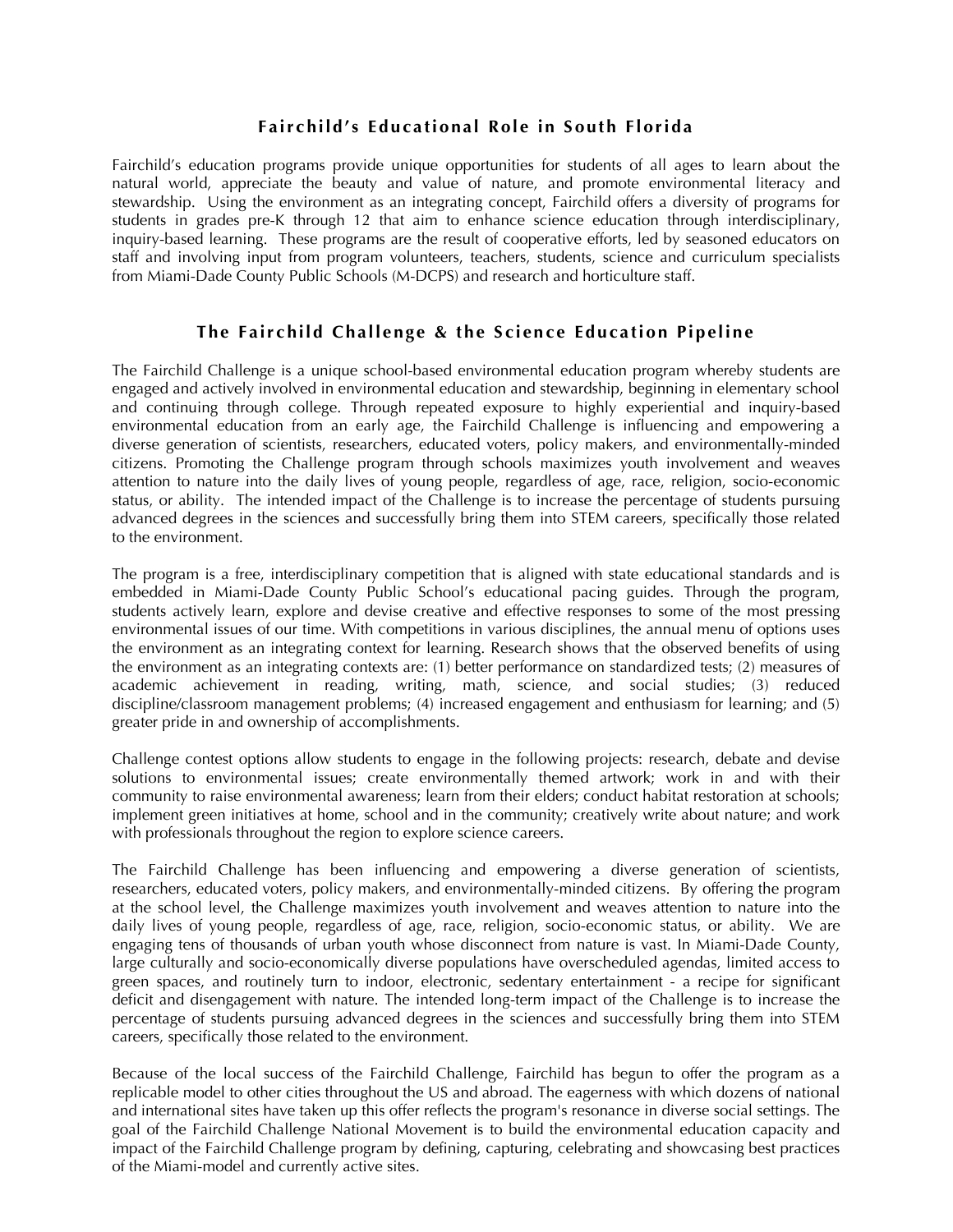By engaging, educating and utilizing our scientists as experts and facilities as living laboratories, we implement standards based STEM content effectively and thus use the Challenge as the vehicle to encourage diverse populations of students to pursue careers in science. Through the Fairchild Challenge, students are given a "kick start" to STEM education from Pre-K through post secondary education. Since the Fairchild Challenge is an interdisciplinary education model, it allows all areas of STEM to be integrated into the school curriculum, extra curricular activities, the home and the community. The Fairchild Challenge helps students make the connection between subjects, disciplines, and areas of interest.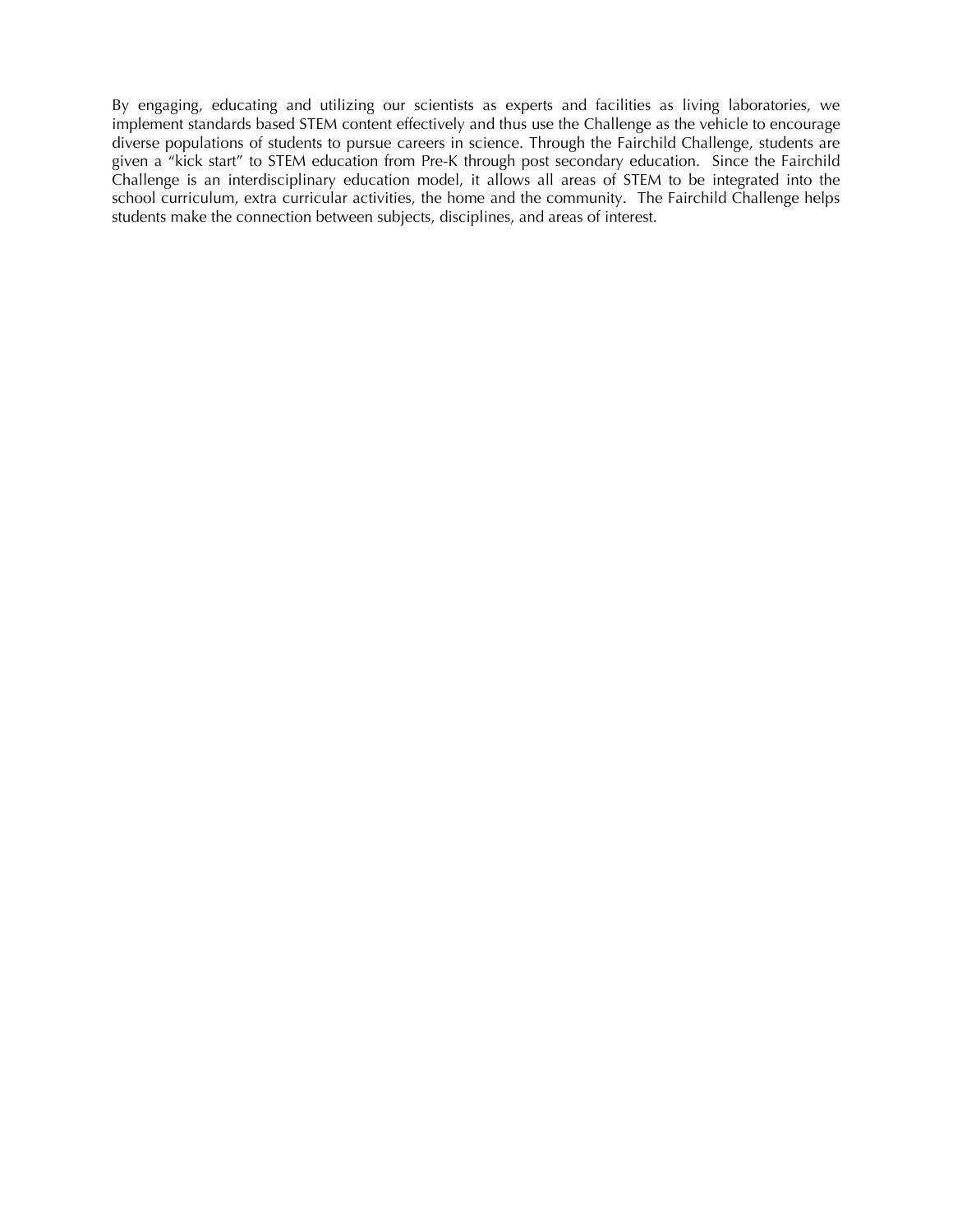## **Eva luation of Fairchild Challenge Outcomes**

The Fairchild Challenge continuously tracks and evaluates program outcomes by administering frequent teacher and student surveys, facilitating teacher discussion forums and interviews, maintaining e-mail communication, conducting direct observations of the program at various school sites, and monitoring the quality of student entries. Evaluations for the 2012-2013 program year focused on four key aspects: content, administration, communication, and effectiveness. Implementation of these evaluative strategies allowed us to analyze student and teacher feedback to the following questions: "What effect do we have on students' environmental awareness, scholarship, and stewardship? How many students, teachers and schools are we reaching, and to what extent?"

The survey results indicate that 70% of high school students and 73% of middle school students became more interested in and appreciative of the environment following their participation in the Fairchild Challenge. Furthermore, 77% of high school students and 82% of middle school students found that their knowledge of the environment increased since participating in at least one Fairchild Challenge option. In addition, 75% high school students and 78% of middle school students that participated in the Fairchild Challenge indicated an increased willingness to preserve the environment.

The surveys executed at the end of the program reported that 83% high school students and 85% of the middle school students could state ways in which plants are important. Of the student participants, 73% of the high school students and 76% of the middle school students stated that they could persuade others to take action to help the environment as a result of their participation in the Fairchild Challenge. Moreover, 66% of middle and high school students reported that the Fairchild Challenge gave them new ideas by seeing the work of other participants. In all, 69% high school students and 80% middle school students surveyed would like to compete in the Fairchild Challenge next year.

Teachers surveyed noticed a change in student environmental attitudes. Eighty-five percent of the 39 high school teachers and 91% of the 55 middle school teachers surveyed noticed an increase in student interest in the environment. Consequently, 79% of the high school teachers and 81% of the middle school teachers also noted an increase in student environmentally friendly behaviors following their participation in the Fairchild Challenge. Teachers also learned from this program; 90% of the high school teachers and 93% of the middle school teachers surveyed stated that their knowledge of the environment and environmental issues had increased; and more than 96% of them intend to participate in the Fairchild Challenge in the coming school year. The teachers were also satisfied with the program's curriculum integration to the state curriculum standards; 97% of the high school teachers and 95% of the middle school teachers surveyed agreed that the Challenge was a worthwhile use of class time.

#### **Fairchild's Explorer & Discovery Program**

The Fairchild Explorer Program, a series of grade-specific field studies at the Garden, immerses elementary age students in hands-on activities designed to unearth their inner scientist and help them understand the natural world. These activities include: embarking on a "root to tip" plant hunt, examining rainforest tools and toys, learning about photosynthesis and propagation and exploring many ecosystems through a narrated tram and walking tour.

Fairchild's Discovery Program offers a selection of guided and independent field study activities for students in grades 3-12 to enhance science and multidisciplinary environmental education. By exploring science, art and technology, students take a trip to "botany and beyond." This program gives teachers the opportunity to tailor their students' Garden experience. The menu of age-appropriate actives include using GPS units, maps and compasses to navigate the garden; identifying butterflies and their host plants; exploring the art exhibited in the Garden; discovering the diversity of the plant kingdom. The program is designed to meet Sunshine State Standards and assist in the preparation of students for the Florida Comprehensive Assessment Test (FCAT).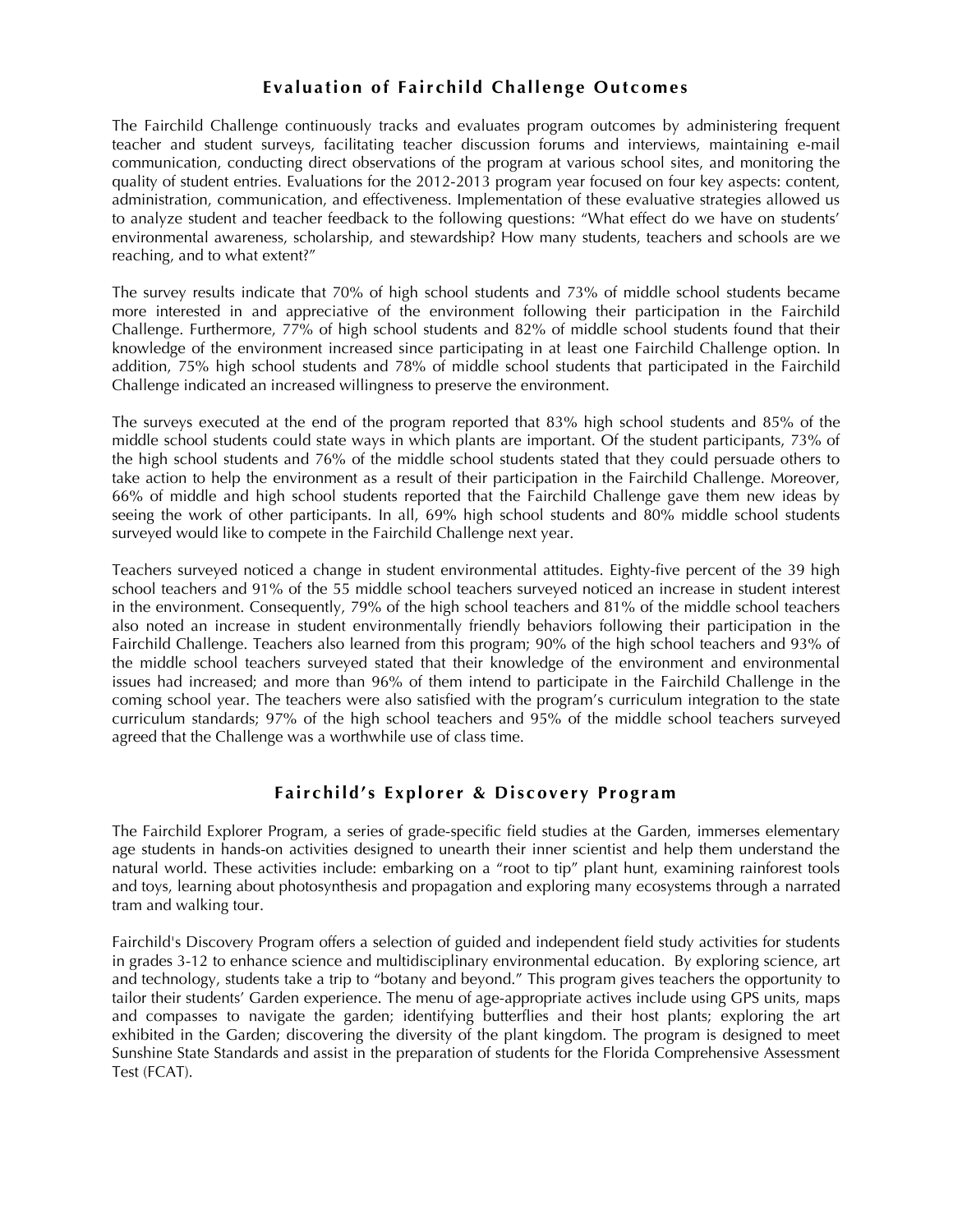#### **Higher Education, Mentorship, & the Pathway toward Careers in S cience**

In partnership with Florida International University, Miami Dade College, and the University of Miami, we are developing opportunities in higher education for the talented students graduating from our K-12 programs. These opportunities include degree programs in biology, environmental science, and natural resource management. All three of our partner universities also offer multidisciplinary programs that combine science with degree programs in arts and the humanities. We are targeting students from underrepresented demographic groups and providing opportunities for them to connect with world-class professionals in active research projects. As students work toward college degrees, they participate in the Fairchild Challenge programs as mentors for middle and high school students. The students we recruit locally from our K-12 programs are particularly effective role models for the youth of our community. Our goal is to recruit 10 undergraduate students per year for a total of 40 students in our program simultaneously.

For more than 30 years Fairchild has hosted graduate students who specialize in a wide range of topics in botany, tropical biodiversity, and conservation. We now have 16 masters and Ph.D.-level graduate students enrolled in Florida International University and the University of Miami. All of our graduate students work closely with the Fairchild Challenge, serving alongside the undergraduate students as mentors for middle and high school students. They also work closely with the undergraduate students and help them develop specialized skills in science. Upon graduation, our masters and Ph.D. students secure jobs in environmental organizations, universities, and the federal government, where they work to preserve the environment and conserve biodiversity.

Beginning in 2011, we developed a unique Graduate Assistantship program where select graduate students are awarded Teaching Assistantships (TA) opportunities at Fairchild as opposed to teaching at the university. These students work with the Fairchild Challenge to mentor budding scientists, develop research opportunities for schools and learn how to better communicate their science to the greater community. Currently we have six TA positions